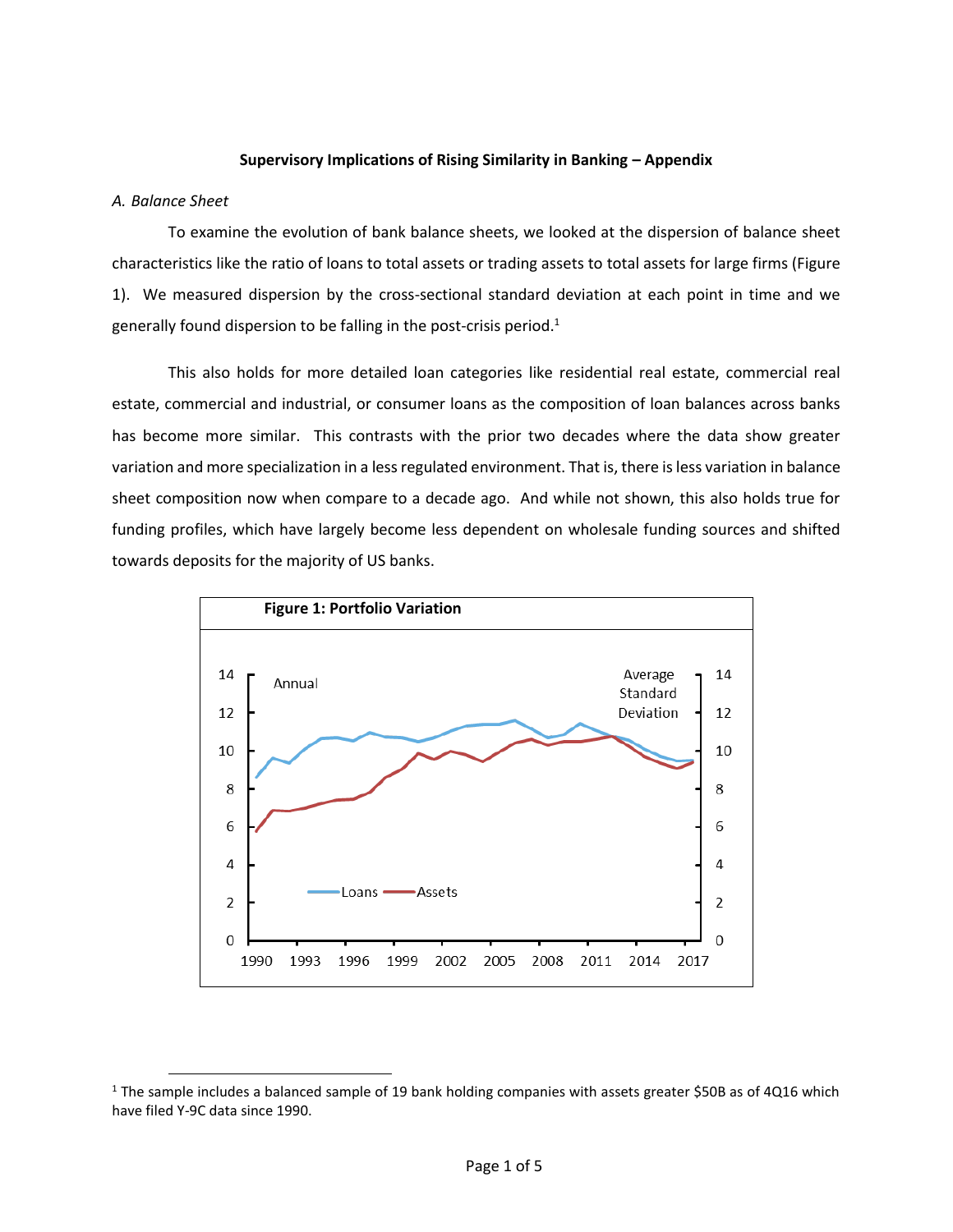**Source**: SNL, FR Y-9C. The sample includes a balanced sample of 19 bank holding companies with assets greater than \$50B as of 4Q16 which have filed consistent Y9C data since 1990.

**Note**: Average standard deviation of balance sheet ratios across major asset (cash, repo, trading, securities, loans) and loan (RRE, CRE, C&I, Consumer) categories.

### *B. Income Statements*

We performed a similar analysis for various income statement items such as the return on assets (RoA). Here again, we see a general downward trend in the cross-sectional variation since the financial crisis, which is consistent with the idea of greater similarity of earnings streams. We also looked at the composition of revenue like the share of net interest income in total net revenue which similarly exhibits less dispersion in recent years.



# *C. Market Indicators*

We also looked at the question of bank similarity using various measures of correlation and dispersion of equity market returns and valuations. If bank business models are becoming more similar,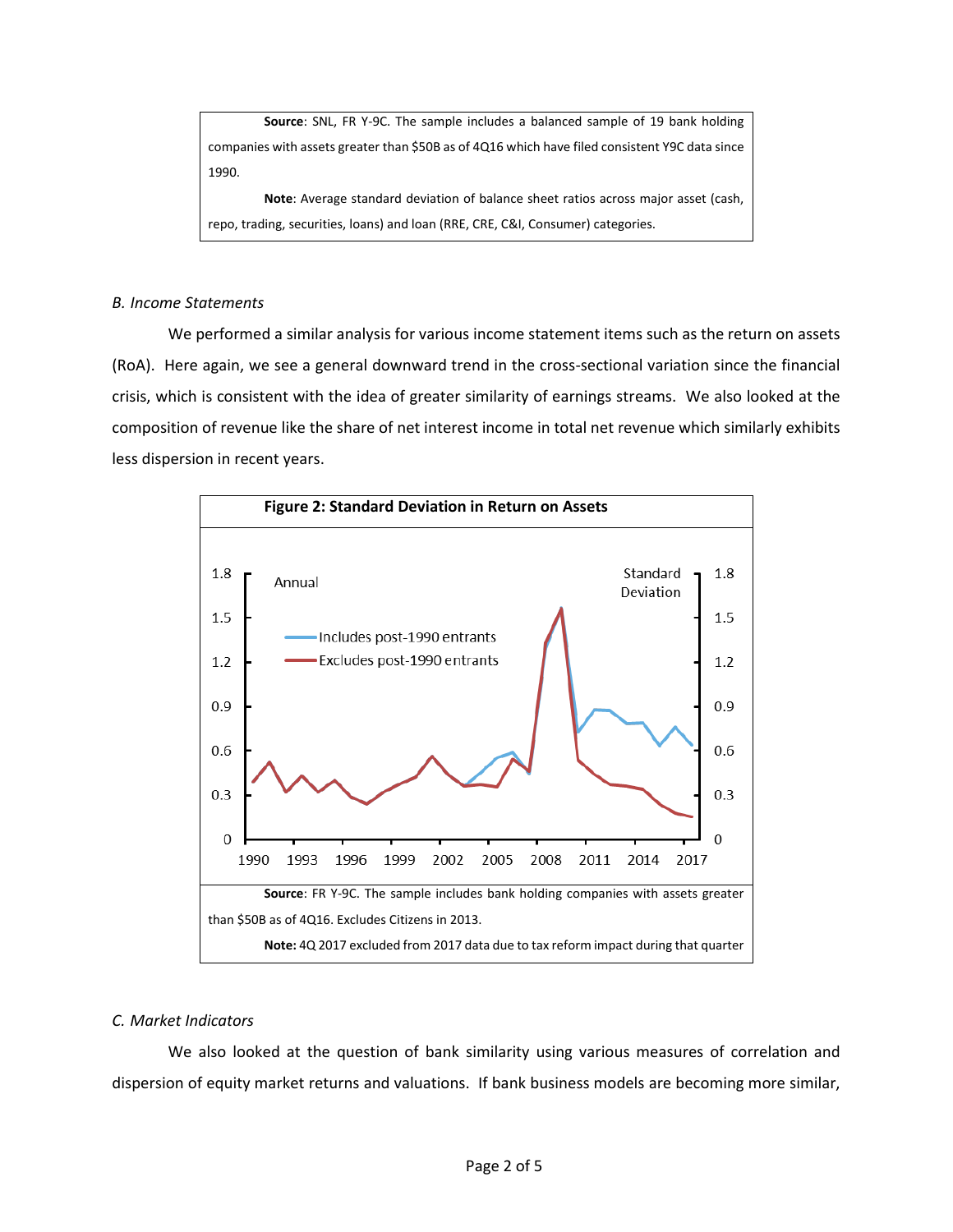for example, one would expect returns to show greater correlation over time. First, we examined the average pair-wise correlation of equity returns for large banks and the data show a general upward trend since the financial crisis as returns become more correlated.<sup>2</sup> This could reflect greater similarity across banks as returns respond to the same factors or greater diversification within each individual firm, which leaves them relatively more linked to the common systematic factors.



Similarly, we observe declining dispersion in returns as the standard deviation of daily returns is trending down. Finally, we looked at the cross-sectional variation in equity market betas (a measure of correlation with the broader market) and saw a decline since the financial crisis, although it has been punctuated by some spikes recently that seem to be linked to sentiment about deregulation.

## **Figure 4: Average Standard Deviation of Large Bank Equities**

 $\overline{\phantom{a}}$ 

<sup>&</sup>lt;sup>2</sup> Pairwise correlations are calculated by computing individual stock-pair daily return correlations among the BHC sample for the prior 60 trading days and then averaging across all of the correlations.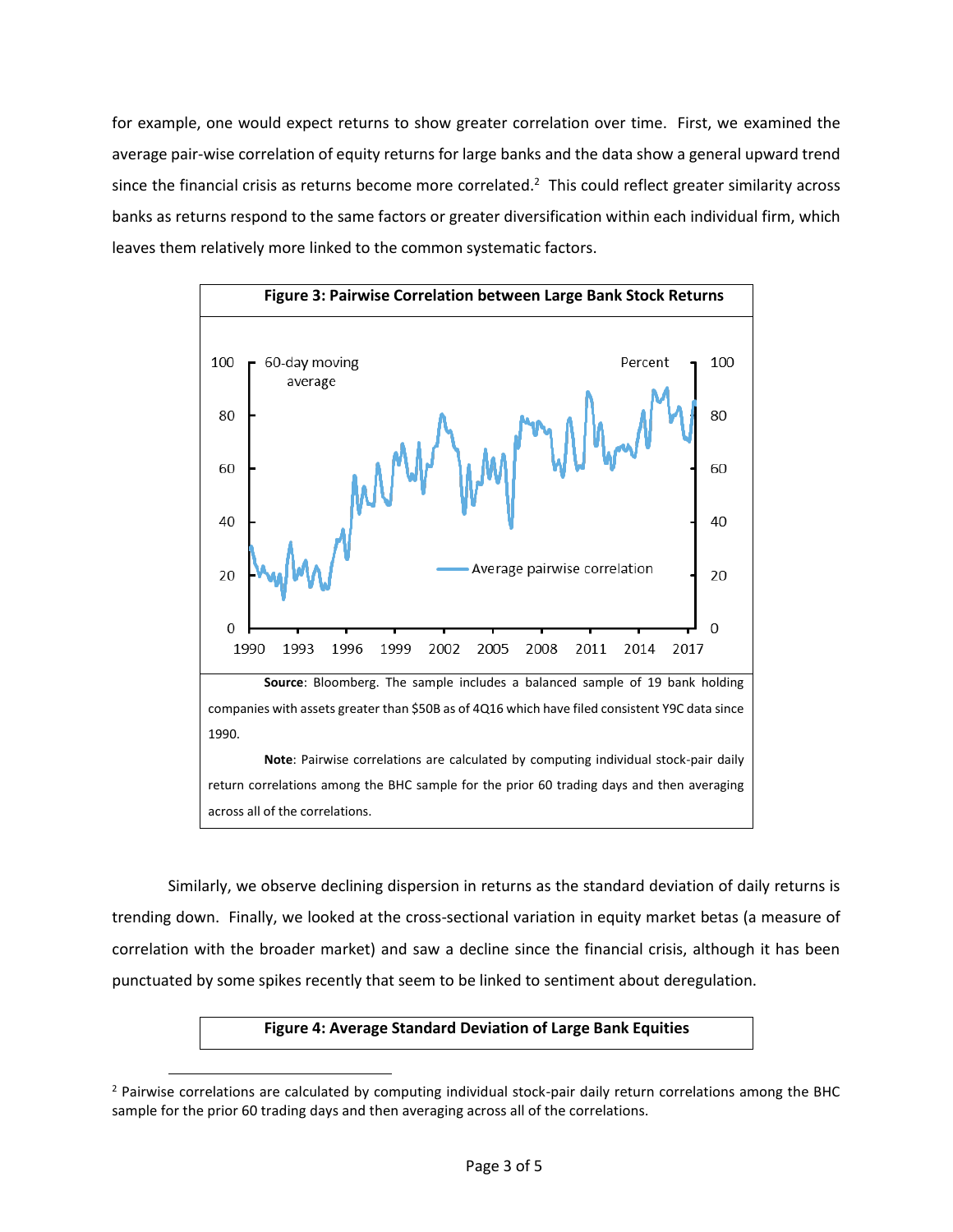

Taken together, these results are consistent with the premise that large banks returns are becoming more similar. These trends are part of a larger trend since the mid-1990s, however, so it is not clear how much of this can be directly attributed to the recent factors discussed earlier.

# *D. Organizational Structure*

 $\overline{\phantom{a}}$ 

Finally, we utilized a database<sup>3</sup> providing comprehensive information on the entities controlled by each U.S. BHC over time, so that we can observe the industries in which a BHC operates (according to the North American Industrial Classification System (NAICS)). Observing the extent to which BHCs operate in the same industries would provide an indication of how similar they are to one another. We constructed an index of "similarity" for a sample of the largest banks. This index shows a substantial upward trend since 2004 and continuing after the crisis, albeit with a flattening in more recent years.

## **Figure 5: Similarity in NAICS of BHCs with > \$50Bn**

<sup>&</sup>lt;sup>3</sup> Cetorelli, N., and S. Stern. 2015. "Same Name, New Businesses: Evolution in the Bank Holding Company." Liberty Street Economics (September).